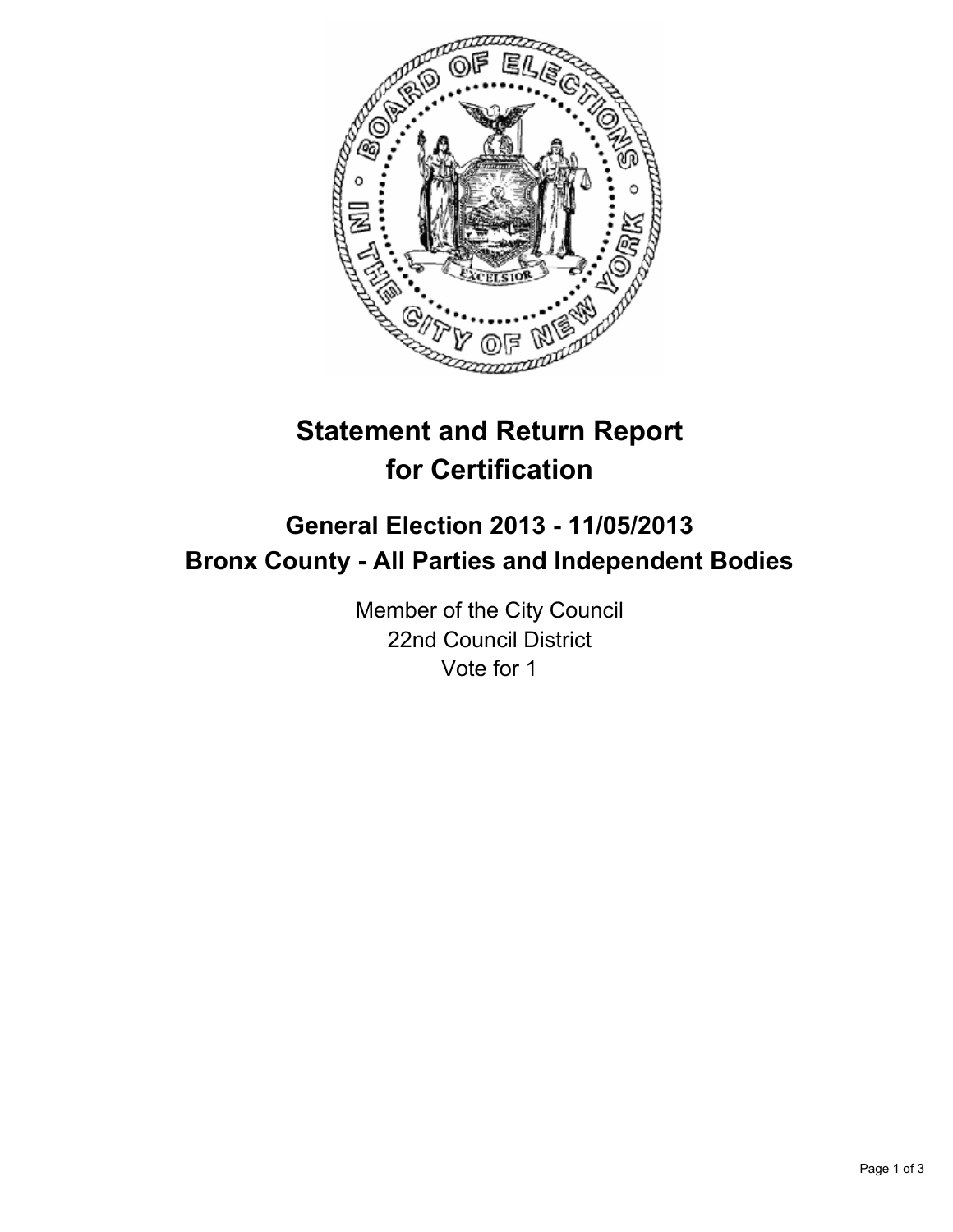

## **Assembly District 85**

| <b>PUBLIC COUNTER</b>                                    | 0            |
|----------------------------------------------------------|--------------|
| <b>EMERGENCY</b>                                         | $\mathbf{0}$ |
| ABSENTEE/MILITARY                                        | 0            |
| <b>FEDERAL</b>                                           | 0            |
| SPECIAL PRESIDENTIAL                                     | $\mathbf{0}$ |
| <b>AFFIDAVIT</b>                                         | 0            |
| <b>Total Ballots</b>                                     | 0            |
| Less - Inapplicable Federal/Special Presidential Ballots | $\mathbf{0}$ |
| <b>Total Applicable Ballots</b>                          | 0            |
| COSTA G. CONSTANTINIDES (DEMOCRATIC)                     | 0            |
| DANIEL P. PETERSON (REPUBLICAN)                          | 0            |
| DANIELLE M. DE STEFANO (CONSERVATIVE)                    | 0            |
| COSTA G. CONSTANTINIDES (WORKING FAMILIES)               | $\mathbf{0}$ |
| DANIELLE M. DE STEFANO (INDEPENDENCE)                    | 0            |
| LYNNE SERPE (GREEN)                                      | 0            |
| <b>GERALD F. KANN (POPULIST)</b>                         | $\mathbf{0}$ |
| <b>Total Votes</b>                                       | 0            |